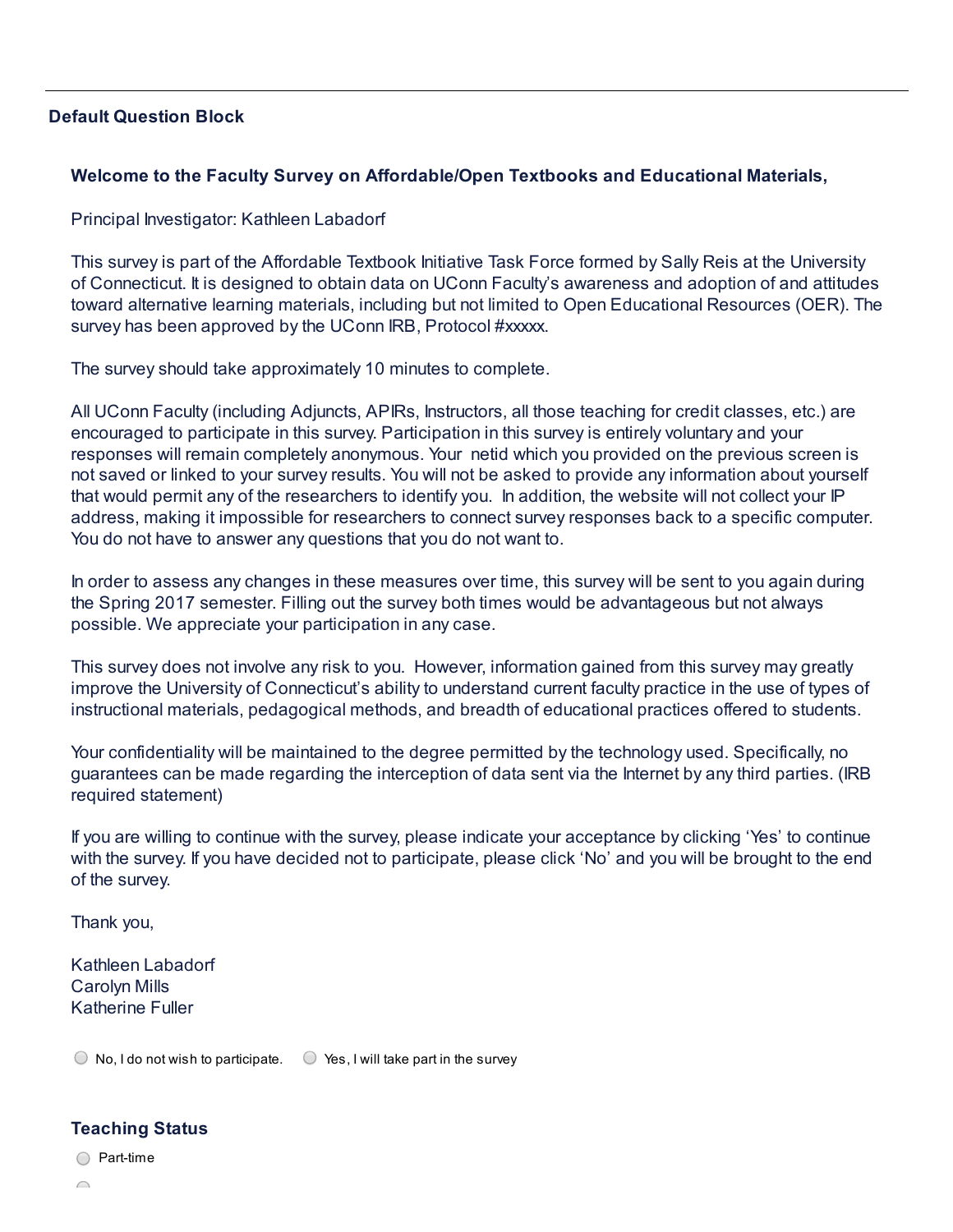

## Total Number of Years Teaching at the College/Unversity Level



## Tenure Status

|--|--|

## Your Primary School or College

 $\blacktriangledown$ 

## Your Age

O Under 25

- $\bigcirc$  25 34
- $\bigcirc$  35 44
- $\bigcirc$  45 54
- $\bigcirc$  55+

## Which of the following delivery modes have you used during your most previous 2 semesters of teaching?

Please use the following definitions:

| In person course                         | A course where all required contact hours<br>occur uring regularly scheduled<br>face-to-face class meeting times.              |                              |
|------------------------------------------|--------------------------------------------------------------------------------------------------------------------------------|------------------------------|
| <b>Hybrid / Blended</b><br><b>Course</b> | A course where online contact displaces<br>some portion of the required contact hours.                                         |                              |
| <b>Online Course</b>                     | A course in which all required contact hours<br>(instruction, learning activities, and<br>interactions)<br>are internet-based. |                              |
|                                          |                                                                                                                                | Please check all that apply. |

|                     | In Person Course | Blended/Hybrid course | Online course |
|---------------------|------------------|-----------------------|---------------|
| Graduate level      |                  |                       |               |
| Undergraduate level |                  |                       |               |
| Other               |                  |                       |               |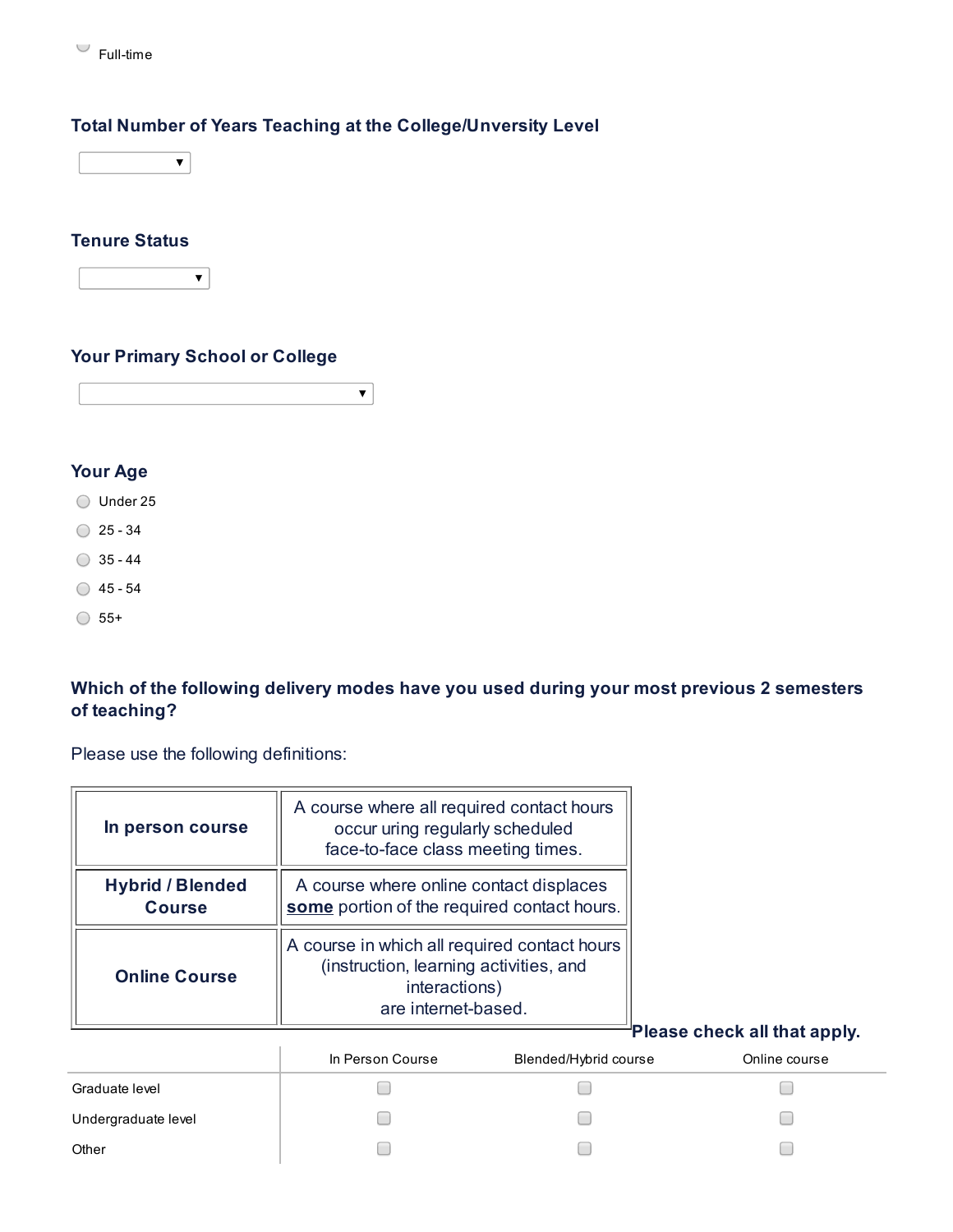### How often have you used the following formats or tools? Should we keep this one?

|                                                                                        | Never / NA | Rarely | Occasionally | Regularly |
|----------------------------------------------------------------------------------------|------------|--------|--------------|-----------|
| Used digital materials, e.g.,<br>simulations and/or videos in<br>course presentations. |            |        |              |           |
| Assigned material available<br>only in ebook format.                                   |            |        |              |           |
| Assigned books for which<br>ebook and print formats were<br>both available.            |            |        |              |           |
| Used social media to interact<br>with students.                                        |            |        |              |           |
| Used social media to interact<br>with colleagues.                                      |            |        |              |           |

# Who has a role in selecting or recommending educational resources for use in the courses you teach?

#### (Select all that apply.)

- □ Me
- **Another faculty member**
- A faculty committee
- Program or division
- **Instructional Designers**
- □ Library staff
- Administration
- Other

## Who has the PRIMARY role in selecting educational resources for use in the courses you teach?

#### (Select only one response.)

- ◯ Me
- Another faculty member
- A faculty committee
- **Program or division**
- Administration
- O Other

## When selecting resources for your teaching, which of the following factors are most important to you? (CHOOSE THREE)

Please drag the three most important factors to the top three rows. Order does not matter.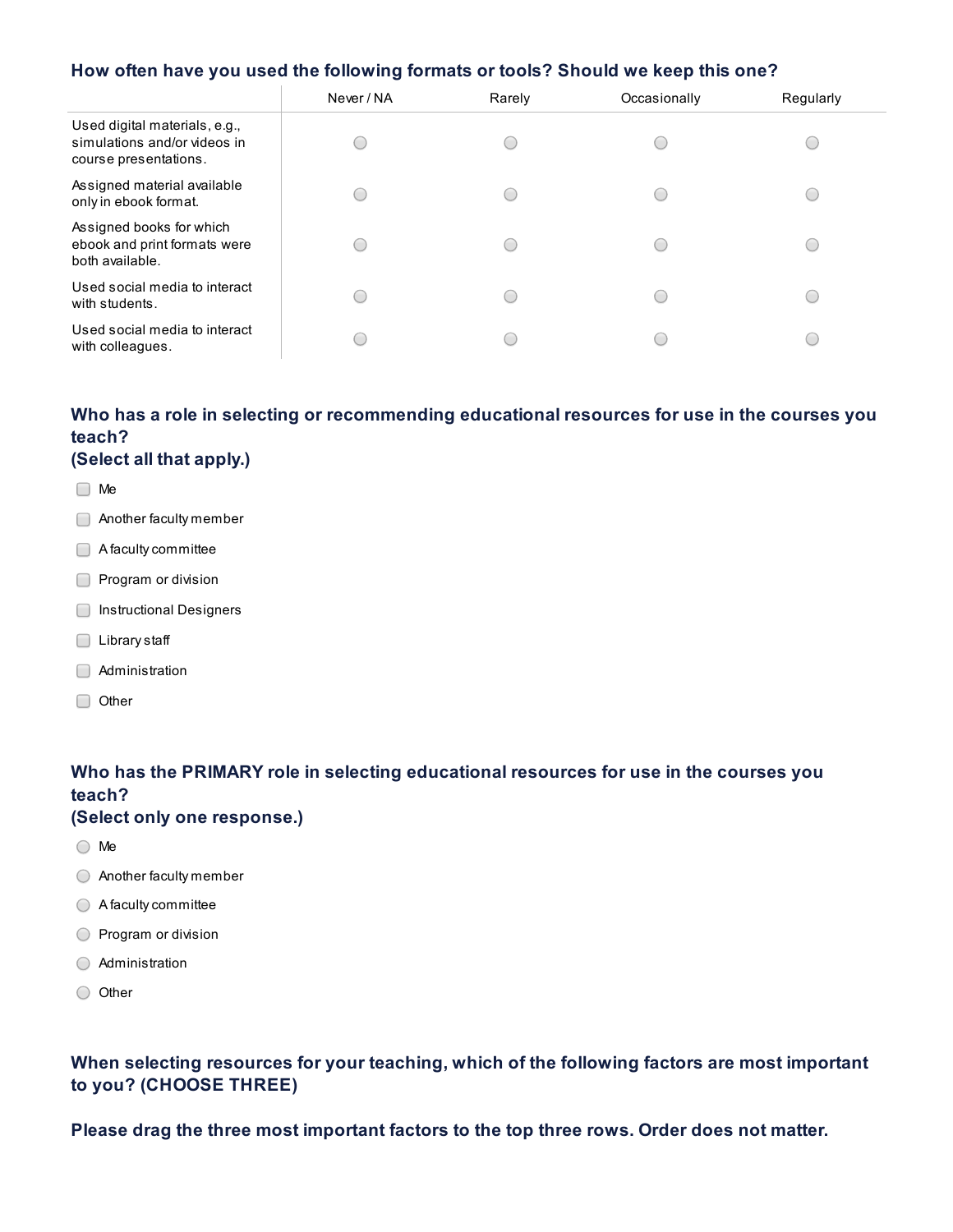Cost to student

|           | Proven to improve student performance                        |
|-----------|--------------------------------------------------------------|
| $\bullet$ | Easy to find                                                 |
| $\bullet$ | Includes all the material I need                             |
| ٠         | High-quality and factually correct                           |
| $\bullet$ | Covers my subject area sufficiently                          |
| $\bullet$ | Works with my institution's Learning Management System (LMS) |
| ٠         | Mapped to learning outcomes                                  |
| $\bullet$ | Current and up-to-date                                       |
| ٠         | Easy to use                                                  |
| ٠         | Used by other faculty members                                |
| ٠         | Provided by my institution                                   |
| ٠         | Ready to use                                                 |
|           | Adaptable/editable                                           |
|           | Any other factor                                             |

#### How aware are you of each of the following licensing mechanisms?

|                         | Unaware | Somewhat Aware | Aware | Very Aware |
|-------------------------|---------|----------------|-------|------------|
| Public Domain           |         |                |       |            |
| Copyright               |         |                |       |            |
| <b>Creative Commons</b> |         |                |       |            |

Open Educational Resources (OER) are defined as "teaching, learning, and research resources that reside in the public domain or have been released under an intellectual property license that permits their free use and re-purposing by others." Unlike traditionally copyrighted material, these resources are available for "open" use, which means users can edit, modify, customize, and share them.

#### How aware are you of OER?

- ◯ I am not aware of OER
- $\bigcirc$  I have heard of OER, but don't know much about them
- $\bigcirc$  I am somewhat aware of OER but I am not sure how they can be used
- $\bigcirc$  I am aware of OER and some of their use cases
- $\bigcirc$  I am very aware of OER and know how they can be used in the classroom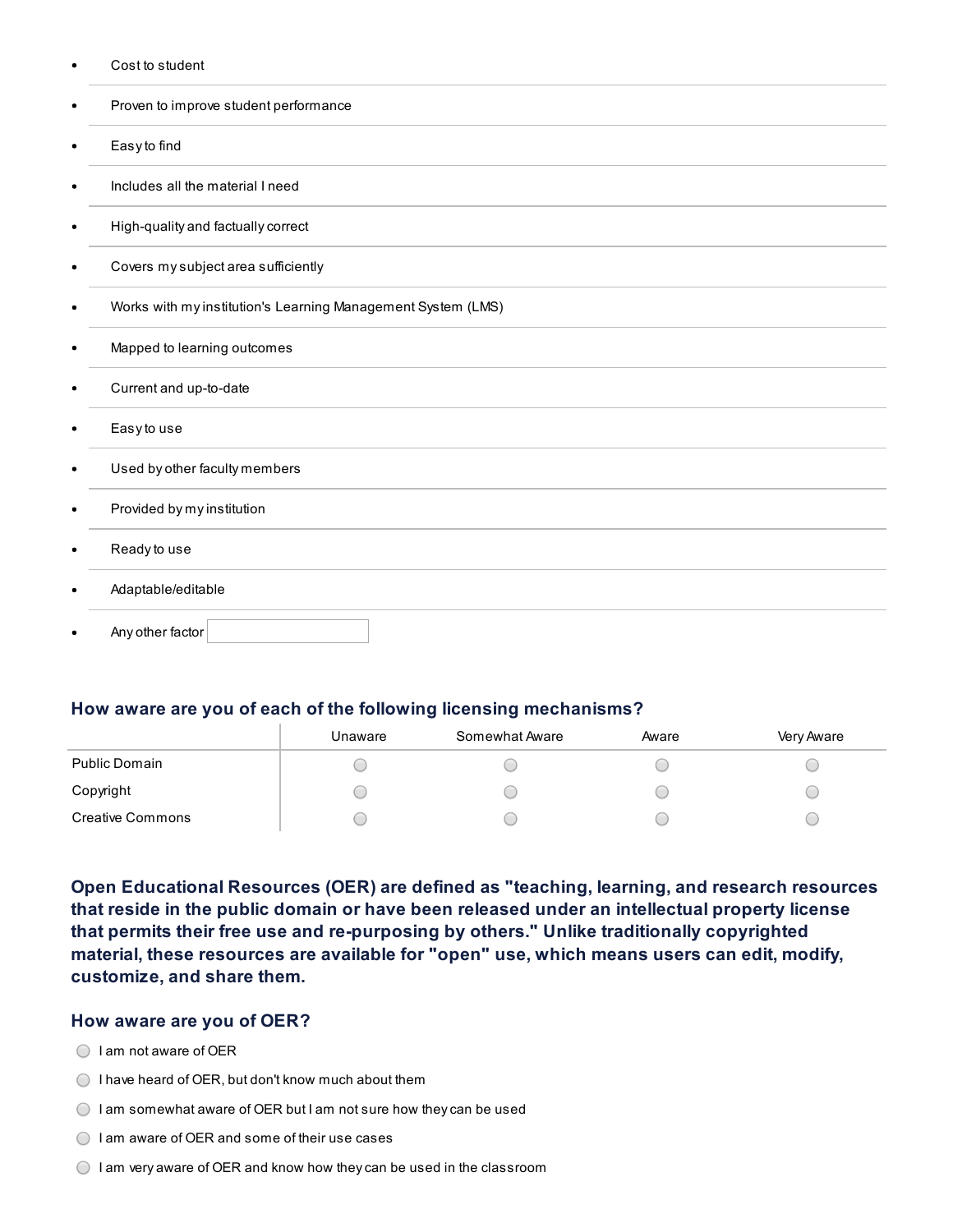### If you were to describe the concept of open resources for education to a colleague, which of the following would you include in your description?

|                                                   | Not include | Might include | Would include |
|---------------------------------------------------|-------------|---------------|---------------|
| Is available for free                             |             |               |               |
| Can be remixed and<br>repurposed                  |             |               |               |
| Is provided with a Creative<br>Commons license    |             |               |               |
| Is easy to combine with other<br>course materials |             |               |               |
| Is of high quality                                |             |               |               |
| Is more up to date than<br>textbooks              |             |               |               |

#### Have you used open educational resources in either of the following ways? I have used OER as…

|                                                                                                                      | Never / NA | Rarely | Occasionally | Regularly |
|----------------------------------------------------------------------------------------------------------------------|------------|--------|--------------|-----------|
| Primary course material (main<br>class material used by teacher<br>and students)                                     |            |        |              |           |
| Supplemental course material<br>(supporting material to<br>enhance teaching or as further<br>reference for students) |            |        |              |           |

## Have you used any of the following types of open educational resources?

Open Educational Resources (OER) are defined as "teaching, learning, and research resources that reside in the public domain or have been released under an intellectual property license that permits their free use and re-purposing by others." Unlike traditionally copyrighted material, these resources are available for "open" use, which means users can edit, modify, customize, and share them.

|                                            | Yes | No                                            |
|--------------------------------------------|-----|-----------------------------------------------|
| Videos                                     |     | O                                             |
| Audio podcasts                             |     |                                               |
| Images                                     |     |                                               |
| Infographics                               |     | С.                                            |
| Interactive games or<br>simulations        |     | O                                             |
| Video lectures/tutorials                   |     | $\overline{(\phantom{a})}$                    |
| Tests and quizzes                          |     | $\overline{(\cdot)}$                          |
| Open textbooks, chapters from<br>textbooks |     | O                                             |
| Homework assignments                       |     | $\overline{(\phantom{a})}$                    |
| Slides and class presentations             |     | $\left( \begin{array}{c} \end{array} \right)$ |
| Whole course                               |     | $\overline{\phantom{a}}$                      |
|                                            |     |                                               |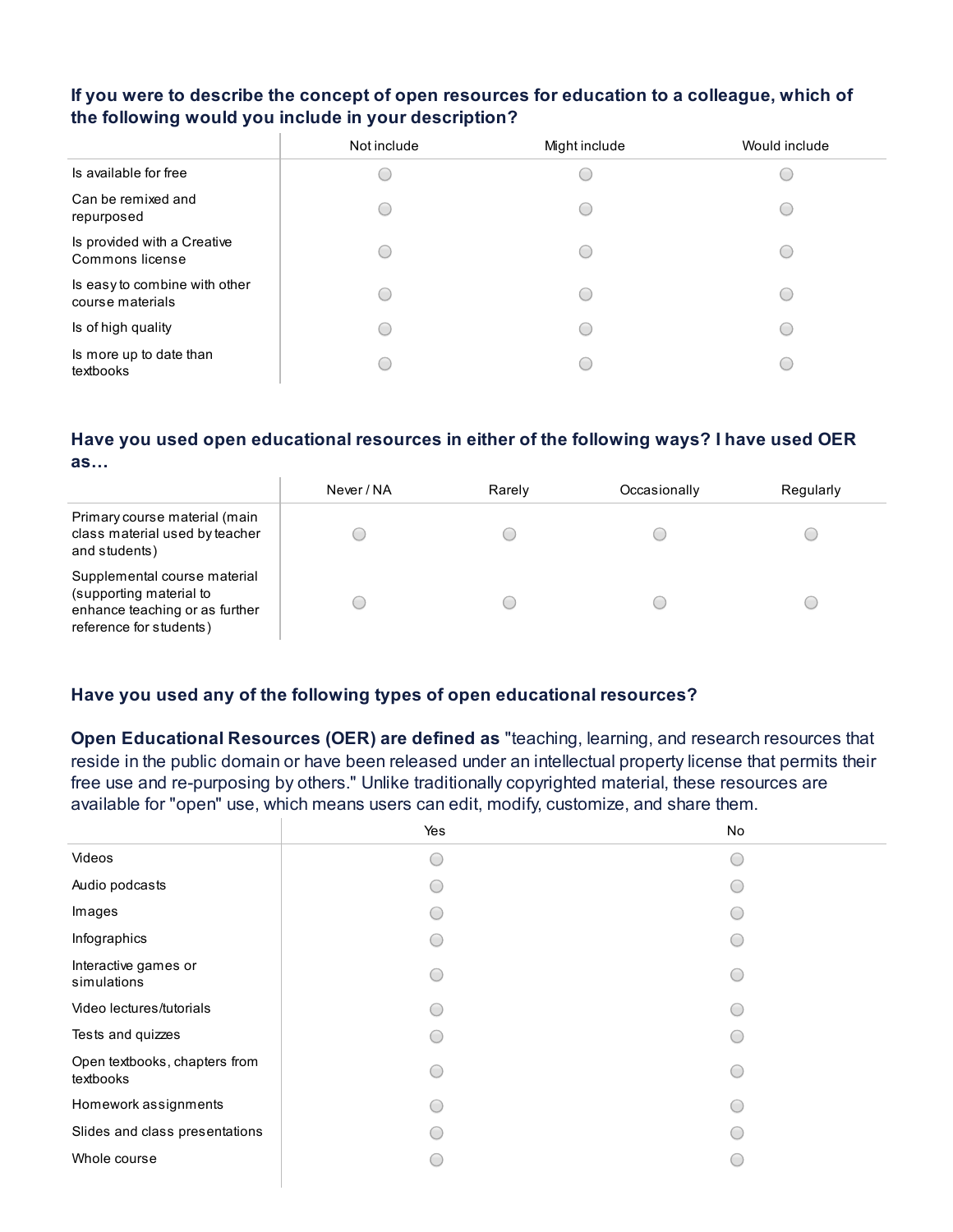| Elements of an existing course<br>e.g. a module/unit |  |
|------------------------------------------------------|--|
| Lesson Plans                                         |  |
| Any other type                                       |  |

## Overall, how would you compare the quality of open resources to that of traditional resources on the following dimensions?

|                                                                    | Open Resources<br>Superior | About the Same | <b>Traditional Resources</b><br>Superior | No Opinion/Don't<br>Know |
|--------------------------------------------------------------------|----------------------------|----------------|------------------------------------------|--------------------------|
| Cost                                                               |                            |                |                                          |                          |
| Proven to improve student<br>performance                           |                            |                |                                          |                          |
| Easy to find                                                       |                            |                |                                          |                          |
| Includes all the materials I<br>need                               |                            |                |                                          |                          |
| High-quality and factually<br>correct                              |                            |                |                                          |                          |
| Covers my subject area<br>sufficiently                             |                            |                |                                          |                          |
| Works with my institution's<br>Learning Management System<br>[LMS] |                            |                |                                          |                          |
| Mapped to learning outcomes                                        |                            |                |                                          |                          |
| Current and up-to-date                                             |                            |                |                                          |                          |
| Easy to use                                                        |                            |                |                                          |                          |
| Materials are rated by faculty or<br>editors                       |                            |                |                                          |                          |
| Adaptable/editable                                                 |                            |                |                                          |                          |

### Do you think you will use Open Educational Resources in the next three years?

- I am not interested in using Open Educational Resources
- I might consider using Open Educational Resources
- I will consider using Open Educational Resources
- ◯ No opinion / Don't know

### How would you rate the ease of searching for educational resources for your courses?

|                             | Somewhat       |                  |      |         |      |      |           |
|-----------------------------|----------------|------------------|------|---------|------|------|-----------|
|                             | Very Difficult | <b>Difficult</b> | Easv | Neutral | Easy | Easy | Very Easy |
| From traditional publishers |                |                  |      |         |      |      |           |
| Open educational resources  |                |                  |      |         |      |      |           |

## If you are hesitant to use OER, what are your top three barriers? Please drag the THREE most important OF THE LIST. The order of the three is not important.